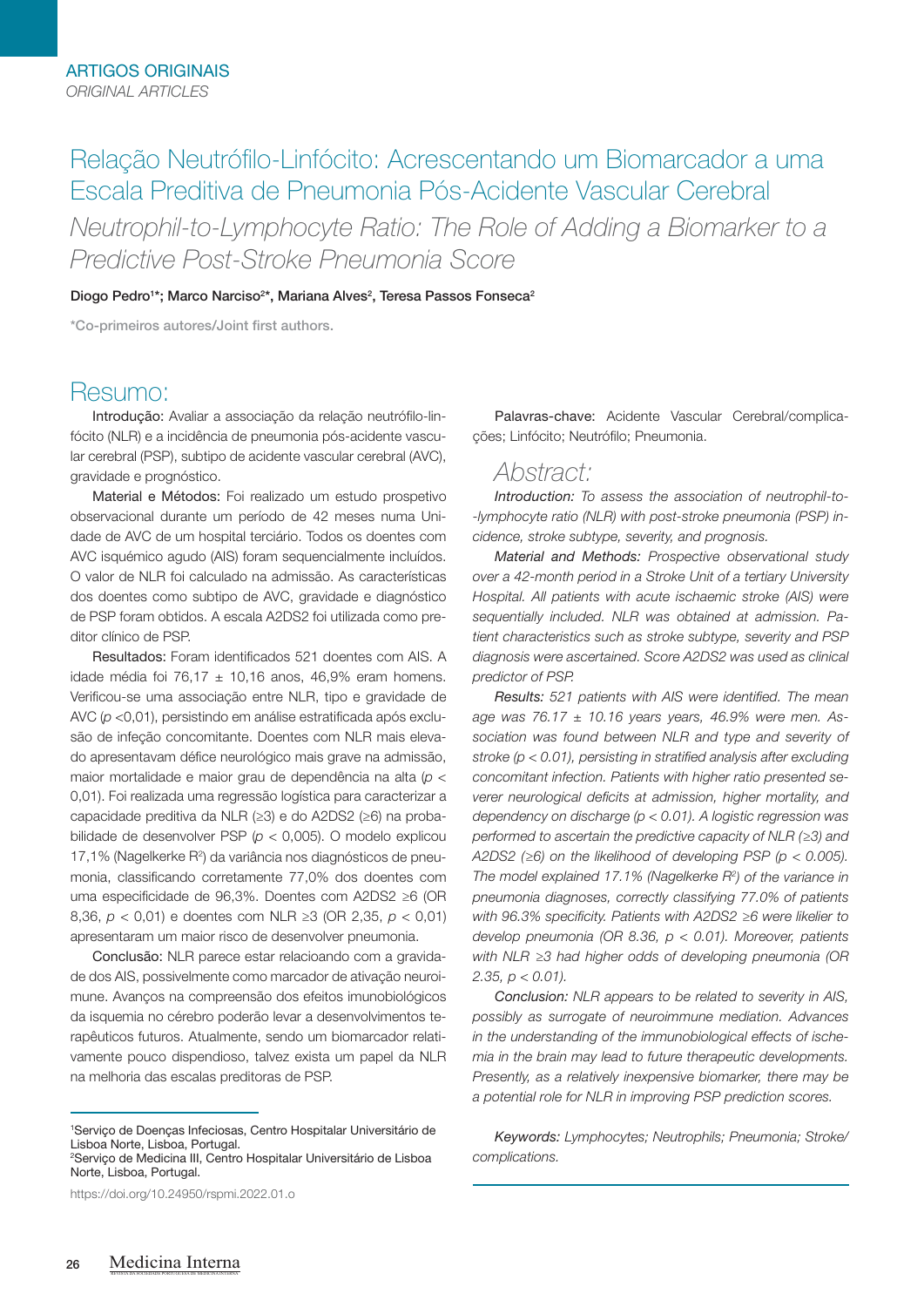## Introduction

Neutrophil-to-lymphocyte ratio (NLR) at hospital admission, defined as the quotient between both absolute values in a complete blood count, has been suggested to be a promising marker in cardiovascular ischaemic events, such as coronary artery occlusion.<sup>1,2</sup> A higher NLR was independently associated with arterial stiffness and coronary calcium score in a large Korean study,<sup>3</sup> proposing that NLR might be a useful additional measure of assessing cardiovascular (CV) risk. In fact, a high NLR despite a normal white blood cell (WBC) count is proposed to be predictive of atherosclerosis,<sup>4</sup> and a more powerful predictor of CV disease than any leukocyte subtype,<sup>5</sup> presumably due to the role of inflammation in the atherogenic process.<sup>6</sup> It has also been associated with a poor short-term clinical outcome in patients with acute ischaemic stroke<sup>7,8</sup> and hemorrhagic stroke,<sup>9,10</sup> on par with other inflammatory biomarkers.<sup>11-13</sup>

Post-stroke pneumonia (PSP) is defined as a lower respiratory tract infection complicating the first week after stroke onset,<sup>14</sup> the period where pneumonia most frequently occurs in stroke patients.15 This fact probably reflects the period of highest risk in terms of dysphagia, immobility, impaired consciousness, and immunosuppression.16,17 It has an estimated incidence of 7% to 38%15,18-27 and has been consistently associated with a high attributable risk of early mortality, increased length of stay and medical cost.18,22,28-30 As such, prompt identification of patients at high risk for PSP is clinically relevant by promoting an increased monitoring and potential tailored prophylactic or therapeutic measures.31-33

The  $A^2DS^2$  score – a ten-point score (age  $\geq 75$  years=1, atrial fibrillation=1, dysphagia=2, male sex=1, stroke severity, National Institutes of Health Stroke Scale NIHSS 0–4=0, 5–15=3, ≥16=5) developed from the Berlin Stroke Registry, is currently the most used tool. It was validated in the independent Northwest Germany Stroke Registry 34, and with external validation 35. A prospective multicentre comparison between A<sup>2</sup>DS<sup>2</sup>, ISAN and AIS-APS scores (also commonly used to predict the risk of PSP), suggest that A<sup>2</sup>DS<sup>2</sup> might be the best score in the identification of patients at high risk of PSP, though none with a good positive predictive value. In fact, a  $A^2DS^2$  score of  $\geq 4$  yields a sensitivity of 91% and specificity of 57% for the occurrence of PSP, while a  $A^2DS^2$  score ≥5 has a sensitivity of 83% and specificity of 72%.34

The authors aim to assess the relationship between NLR and stroke severity, subtype, how it relates to mortality, and post-stroke pneumonia incidence.

## Material and Methods

A prospective observational study over a 42-month period in a Stroke Unit of a tertiary University Hospital was conducted. All patients presenting with acute ischemic stroke during this period were included. Patients that underwent thrombolysis or mechanical thrombectomy were not included. Population and

event characteristics were collected, namely: time of onset, type of event, Oxfordshire Community Stroke Project – OCSP, National Institute of Health Stroke Scale – NIHSS, mortality, mRankin at discharge and length of stay in days), risk factors such as chronic obstructive pulmonary disease, heart failure or active smoking, presence of respiratory tract infections, A<sup>2</sup>DS<sup>2</sup> and NLR at admission to the emergency department. NLR cut-off was selected based on previous published methodology.36

#### STATISTICAL ANALYSIS

Statistical analysis was performed using SPSS® statistical software version 24. Relevant variables were stratified in categories ( $A^2DS^2 < 6$ ,  $>= 6$ ; NIHSS at admission <6, 6-13, >13; NLR <3, ≥3). When comparing two categorical variables the Pearson's Chi-square test was used. A binomial logistic regression multivariate analysis was also performed. Applicability conditions were verified. The significance level was set at  $p < 0.05$ .

## **Results**

A total of 606 patients were admitted to the Stroke Unit during the study's period. Of these, 521 patients with acute ischemic stroke (AIS) were identified (Table 1). The remaining 85 patients were excluded due to being hospitalized with either a haemorrhagic event or a stroke mimic. Of the included 521 patients classified as AIS, 66 had a transient ischaemic attack (TIA).

#### Table 1: Diagnosis at admission

| <b>Type of Event</b>       | Frequency |  |
|----------------------------|-----------|--|
| Ischaemic stroke           | 455       |  |
| Transient ischaemic attack | 66        |  |
| Haemorrhagic stroke        | 21        |  |
| Stroke mimic               | 64        |  |
| Total                      | 606       |  |

Concerning the included patients, the mean age was  $76.17 \pm 10.16$  years (min. 47; max. 96 years old). Population demographics are summarized on Table 2. Missing data was characterized as unknown.

Association was found between NLR and type and severity of stroke according to OSCP classification – lower NLR in lacunar stroke and higher in total anterior circulation infarct (Table 3, *p* < 0.001).

A NLR ≥3 was related to more severe neurological deficit as ascertained by the NIHSS scale ≥6 (*p* < 0.001) and was associated with a higher mortality – from 26 patients that died,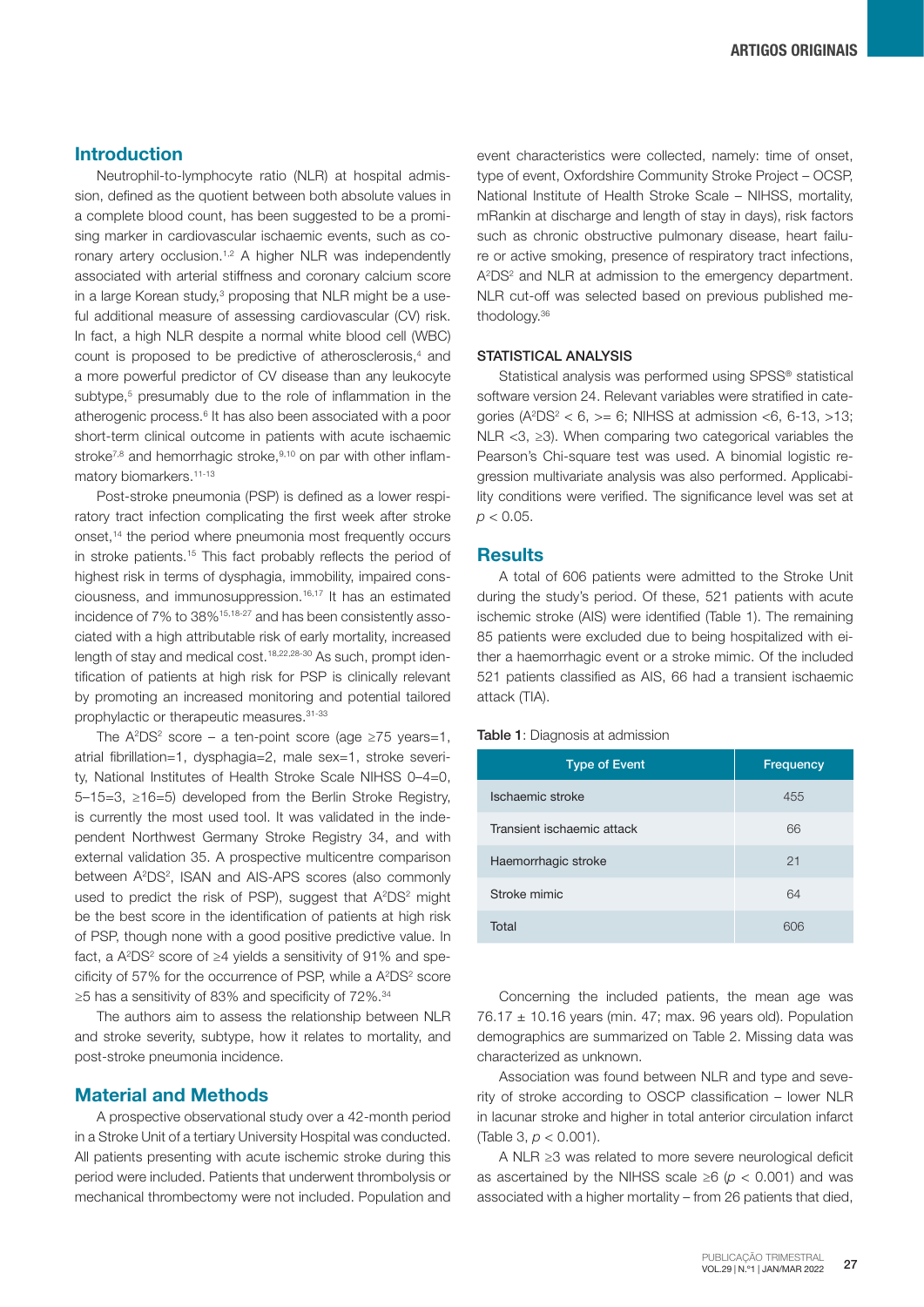| Table 2: Demographic characteristics of the studied population |
|----------------------------------------------------------------|
|----------------------------------------------------------------|

| Age (years)*                                                                                                                                                                                                                                                                   | $76.17 \pm 10,16$ ;<br>[min. 47, max. 96]                                                                     | Chronic pulmonary obstructive disease<br>$\bullet$ Yes<br>$\bullet$ No                                             | 41 (8%)<br>475 (91%)                           |
|--------------------------------------------------------------------------------------------------------------------------------------------------------------------------------------------------------------------------------------------------------------------------------|---------------------------------------------------------------------------------------------------------------|--------------------------------------------------------------------------------------------------------------------|------------------------------------------------|
| Inpatient days (days)**                                                                                                                                                                                                                                                        | 7; [min. 1, max. 67]                                                                                          | • Unknown                                                                                                          | 5(1%)                                          |
| mRankin before the event**                                                                                                                                                                                                                                                     | 0; [min. 0, max. 5]                                                                                           | Heart failure<br>$\bullet$ Yes                                                                                     | 133 (26%)<br>383 (73%)<br>5(1%)                |
| mRankin on discharge**                                                                                                                                                                                                                                                         | 2; [min. 0, max. 6]                                                                                           | $\bullet$ No<br>· Unknown                                                                                          |                                                |
| Gender<br>$\bullet$ Male<br>• Female                                                                                                                                                                                                                                           | 250 (48%)<br>271 (52%)                                                                                        | Active smoking<br>$\bullet$ Yes<br>$\bullet$ No<br>• Unknown                                                       | 56 (11%)<br>460 (88%)<br>5(1%)                 |
| Type of Stroke (OCSP)<br>$\bullet$ LACi<br>$\bullet$ TACi<br>$\bullet$ PACi<br>$\bullet$ POCi                                                                                                                                                                                  | 109 (21%)<br>100 (19%)<br>207 (40%)<br>96 (18%)<br>9(2%)                                                      | Outcome<br>• Death<br>· Survival<br>• Unknown                                                                      | 29 (6%)<br>488 (93%)<br>4(1%)                  |
| · Unknown<br>NIHSS at admission<br>$\bullet$ < 6<br>$• 6-13$<br>$\bullet$ > 13<br>• Unknown                                                                                                                                                                                    | 238 (45%)<br>92 (18%)<br>56 (11%)<br>135 (26%)                                                                | $A^2DS^2$<br>$\bullet$ < 6<br>$\bullet \geq 6$                                                                     | 472 (91%)<br>49 (9%)                           |
|                                                                                                                                                                                                                                                                                |                                                                                                               | Age<br>• Age $\geq$ 75 years<br>$\bullet$ Age $<$ 75 years                                                         | 321 (62%)<br>200 (38%)                         |
| Admitted < 24 hours after onset<br>$\bullet$ Yes<br>$\bullet$ No<br>• Unknown                                                                                                                                                                                                  | 335 (64%)<br>68 (13%)<br>118 (23%)                                                                            | <b>Atrial fibrillation</b><br>• Atrial fibrillation<br>• No atrial fibrillation                                    | 106 (20%)<br>415 (80%)                         |
| Previous anti-thrombotic therapy<br>• Oral anticoagulation therapy<br>• Direct oral anticoagulation therapy<br>• Anti-platelet therapy<br>• Anti-platelet + anticoagulation therapy<br>• Dual anti-platelet therapy<br>• None                                                  | 40 (8%)<br>4(1%)<br>190 (36%)<br>4(1%)<br>16 (3%)<br>251 (48%)<br>16 (3%)<br>30(6%)<br>111 (21%)<br>371 (71%) | Dysphagia<br>• Dysphagia<br>• No dysphagia                                                                         | 95 (18%)<br>426 (82%)                          |
|                                                                                                                                                                                                                                                                                |                                                                                                               | Gender<br>• Male<br>• Female                                                                                       | 250 (48%)<br>271 (52%)                         |
| • Unknown                                                                                                                                                                                                                                                                      |                                                                                                               | NIHSS on admission                                                                                                 |                                                |
| Lower respiratory tract infection<br>• yes, pre-stroke<br>• yes, post-stroke<br>$\bullet$ No                                                                                                                                                                                   |                                                                                                               | • NIHSS on admission 0-4<br>• NIHSS on admission 5-15<br>• NIHSS on admission > 15<br>• NIHSS on admission unknown | 209 (40%)<br>132 (25%)<br>45 (9%)<br>135 (26%) |
| 9(2%)<br>• Unknown<br>*average ± std deviation; [min, max]. **median; [min, max]. OCSP: Oxfordshire<br>Community Stroke Project. LACi: lacunar infarct; TACi: total anterior circula-<br>tion infarct; PACi: partial anterior circulation infarct; POCi: posterior circulation |                                                                                                               | Neutrophil to lymphocyte ratio<br>$\bullet$ < 3<br>$\bullet \geq 3$<br>$\bullet$ Unknown                           | 228 (44%)<br>267 (51%)<br>26 (5%)              |

tion infarct; PACi: partial anterior circulation infarct; POCi: posterior circulation infarct.

> Since a statistically significant relationship between NLR and post-stroke pneumonia was found, a logistic regression was performed to assess the predictive capacity of NLR (≥3) and A2DS2 (≥6) on the likelihood of developing post-stroke pneumonia. The model including both variables explained 17.1% (Nagelkerke  $R^2$ ) of the variance in pneumonia diagnoses, correctly classifying 77.0% of patients and showing a 96.3% specificity and a 25.6% sensibility (*p* < 0.005), with a better *fitness* than a model using A2DS2 alone (13.2%, Nagelkerke R2). The specificity and sensibility found in our

(Table 3,  $p = 0.016$ ). NLR  $\geq$  3 was also associated with higher disability as ascertained by mRankin score at discharge (Table 3, *p* < 0.0001). This association persisted after stratified analysis excluding infection (PSP). The relationship between NLR at admission and the deve-

77% had a NLR  $\geq$  3, *vs* 52% of those in the survival group

lopment of pneumonia is shown in Fig. 1. Patients with NLR ≥ 3 had higher odds of developing pneumonia (OR 2.531, 95%CI 1.654, 3.873).

REVISTA DA SOCIEDADE PORTUGUESA DE MEDICINA INTERNA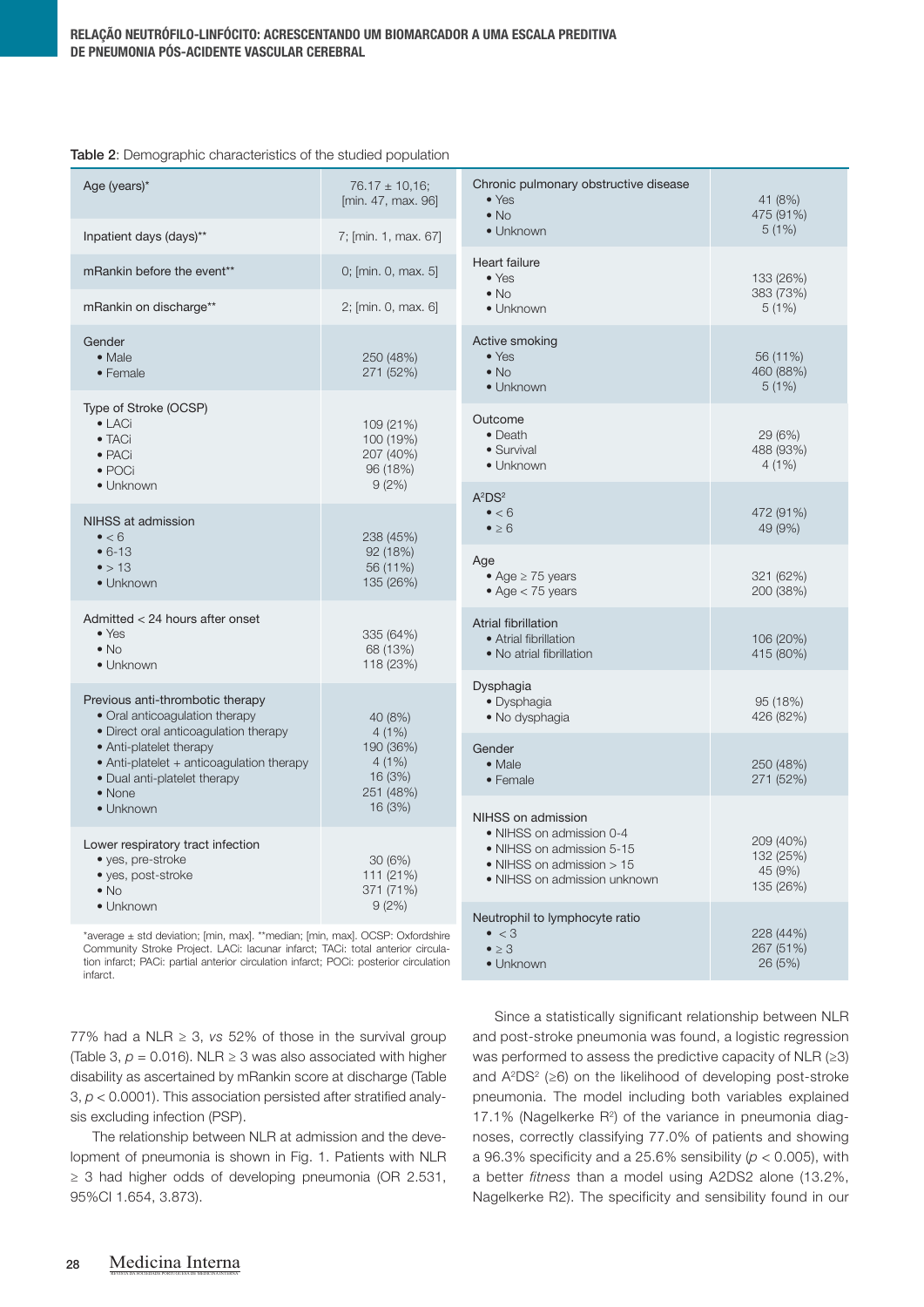|                                                                                                             | Neutrophil to Lymphocyte ratio                                                    |                                                                                  |                                             |
|-------------------------------------------------------------------------------------------------------------|-----------------------------------------------------------------------------------|----------------------------------------------------------------------------------|---------------------------------------------|
| <b>Type of Stroke</b><br><b>LACi</b><br><b>TACi</b><br><b>PACi</b><br><b>POCi</b>                           | $<$ 3<br>60 (57%)<br>27 (29%)<br>91 (47%)<br>49 (53%)                             | $\geq 3$<br>45 (43%)<br>67 (71%)<br>104 (53%)<br>44 (47%)                        | $\chi^2$ = 18.147,<br>$p$ -value < $0.001$  |
| Outcome<br>Death<br>Survival                                                                                | 6(23%)<br>220 (47%)                                                               | 20 (77%)<br>245 (53%)                                                            | $\chi^2 = 5.822$ ,<br>$p$ -value = 0.016    |
| mRankin at discharge<br>$\mathbf 0$<br>$\mathbf{1}$<br>$\sqrt{2}$<br>3<br>$\overline{4}$<br>$\sqrt{5}$<br>6 | 47 (58%)<br>59 (56%)<br>28 (67%)<br>21 (45%)<br>30 (38%)<br>11 (21%)<br>$6(30\%)$ | 34 (42%)<br>47 (44%)<br>14 (33%)<br>26 (55%)<br>49 (62%)<br>41 (79%)<br>14 (70%) | $\chi^2$ = 32.576,<br>$p$ -value < $0.0001$ |
| <b>NIHSS</b><br>< 6<br>$6 - 13$<br>>13                                                                      | 49 (53%)                                                                          | 44 (47%)                                                                         | $\chi^2$ = 13.996,<br>$p$ -value < $0.001$  |
| Post-stroke pneumonia                                                                                       | 3(9.7%)                                                                           | $1(9.1\%)$                                                                       | $\chi^2$ = 18.902,<br>$p$ -value < $0.0001$ |

Table 3: Comparison between low and high NLR and stroke according to OSCP, death and mRankin at discharge.





sample with A<sup>2</sup>DS<sup>2</sup> alone was similar. The positive predictive value was 72.3% and the negative predictive value was 77.4%.

 $A^2DS^2 \geq 6$  was 8.36 times more likely to exhibit post--stroke pneumonia than  $A^2DS^2 < 6$  ( $p < 0.001$ ), while NLR ≥ 3 had 2.349 higher odds (Table 4).

## **Discussion**

There is little doubt that post-stroke inflammation is an important factor in brain injury.17,37-39 In fact, leucocytosis has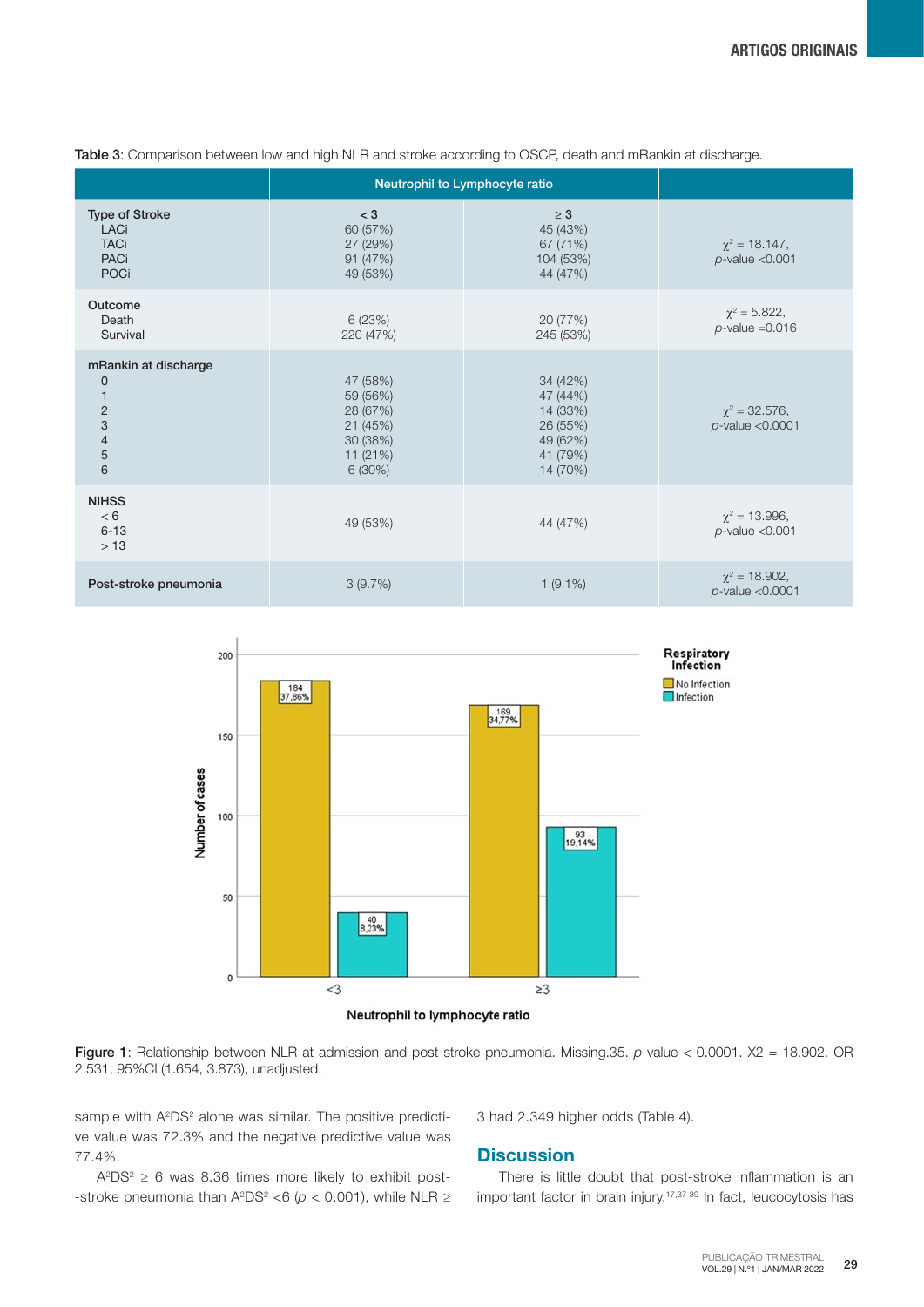Table 4: Variable analysis for the logistic regression for post-stroke pneumonia on NLR and  $A^2DS^2$ .

|                            | Odds ratio | $p$ - value | 95% C.I.        |          |
|----------------------------|------------|-------------|-----------------|----------|
|                            |            |             | <b>Inferior</b> | Superior |
| $A^2DS^2$ ( $\geq 6$ ; <6) | 8.358      | < 0.001     | 4.197           | 16.643   |
| $NLR$ ( $\geq$ 3; <3))     | 2.349      | < 0.001     | 1.504           | 3.671    |

been associated to a poorer clinical outcome in patients with AIS.40-43 Nevertheless, this inflammatory response is complex and involves several protagonists and immune pathways.<sup>17,38</sup> NLR has been suggested as an interesting marker in patients with cardiovascular disease.<sup>44,45</sup> It has been associated with a poor short-term clinical outcome in patients with acute ischaemic stroke7,8 and is also a marker of poor prognosis 3 months after AIS.46 In fact, the immune system might arise as a potential therapeutic target in patients with ischaemic brain lesion.47-49

In our study, there was an association between higher NLR, higher NIHSS and poorer outcome, with increased risk of mortality and a higher mRankin score at discharge. These results persisted after stratified analysis excluding infection.

Post-stroke pneumonia is a frequent but potentially preventable stroke complication, often associated with a significant increase in morbidity and mortality. It has been associated with a 4 times higher fatality rate in the first 30 days, 3 times higher length of stay and a significant increase in medical expenses.16,30 Our incidence of 21% falls within what has been reported in the literature.15,18-27 NLR is an established marker for inflammation and infection, having been studied as a predictor in pneumonia and bacterial infections<sup>50-53</sup> However, its role in PSP is not as well supported. In a cohort of 1317 patients in a 2-center retrospective study, Nam K-W, *et al* report an association between NLR and an increased risk and severity of PSP.54 We also report an association between higher NLR and an increased risk of developing PSP.

Several clinical risk factors have previously been established for PSP, such as age, admission NIHSS score and stroke severity, presence of nasogastric tube, mechanical ventilation, and atrial fibrillation.<sup>55</sup> However, the concomitant use of biomarkers in PSP assessment is, to the best of our knowledge, scarce.<sup>27,55,56</sup> The PANTHERIS score included the total leukocyte count, but the lack of NIHSS evaluation seems to be a limitation.<sup>27</sup> In our study, patients with NLR  $\geq$  3 were 2.35 times more likely to exhibit post-stroke pneumonia than NLR < 3 (*p* <0.001) and NLR did appear to increase the fitness of the predictability of A<sup>2</sup>DS<sup>2</sup> in our logistical regression model, even though we did not find an increase in sensitivity or specificity in our sample.

The percentage of "unknown data", namely in NIHSS, is attributed to logistical constraints in our practice setting: a tertiary centre involving two hospitals. Study inclusion was done at stroke unit admission in a different hospital from the

emergency department (ED). When the details from the stroke physician's evaluation were not charted at the ED, data was classified as unknown/missing.

Post-stroke inflammation is characterized by a rapid activation of resident cells (mainly microglial cells), followed by the infiltration of circulating inflammatory cells, including granulocytes (neutrophils), T cells, monocyte/macrophages, and other cells in the ischemic brain region.57-59 Microglial cell proliferation and proinflammatory mediator production, including IL-1β and TNF- $\alpha$ , has been documented within minutes of ischemia<sup>60</sup> and appear to play a role in exacerbating tissue damage but may also protect the brain against ischemic and excitotoxic injury.60,61 In contrast, blood-derived leukocytes are recruited to the brain tissue with a delay of hours to a few days. Therefore, the timing of blood collection could affect NLR. NLR evolution during hospitalization was not evaluated due to concern of higher risk of bias due to infection, catheterization, and drugs. The NLR response in a severe cardiovascular event appears to be a surrogate of an immune- -mediated response, not necessarily caused by infection but perhaps related to it (higher immune-dysregulation in more severe events).<sup>62</sup>

This, in our view, supports the current hypothesis of immune-mediated cell injury in stroke. Further studies are needed in determining the immunological mechanism of lesion and the possibility of therapeutic intervention.

## **Conclusion**

NLR ≥3 is associated with a more severe stroke subtype, neurologic deficit, increased morbidity and mortality and higher rates of post-stroke pneumonia, though the relationships described do not seem to be attributable do the infection. NLR appears to be a surrogate of immunological dysregulation. Advances in the knowledge of the immunobiological effects of ischemia in brain may lead to future therapeutic developments. As an inexpensive, fast and widely available tool, NLR may have a role in identifying a subset of patients that may benefit in future immunomodulatory therapy trial.

## Declaração de Contribuição / *Contributorship Statement*:

D. Pedro, M. Narciso - Conceção e design, Análise e recolha de dados, Análise estatística e Interpretação de dados, Escrita do artigo, Pesquisa Bibliográfica, Revisão crítica do artigo, Aprovação final.

M. Alves, T. Fonseca - Conceção do artigo, Pesquisa bibliográfica, Revisão crítica do artigo, Aprovação final.

REVISTA DA SOCIEDADE PORTUGUESA DE MEDICINA INTERNA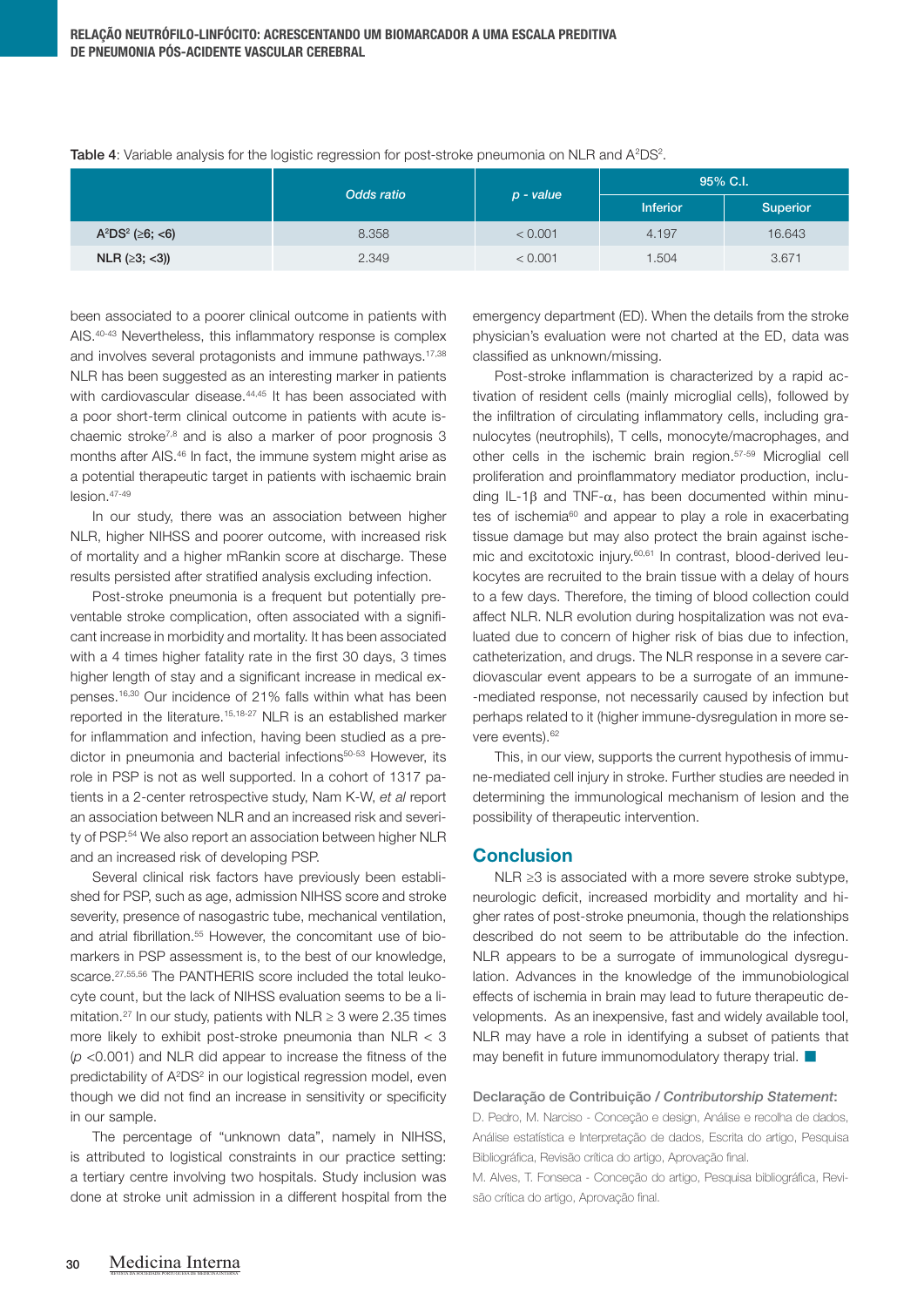### Responsabilidades Éticas

Conflitos de Interesse: Os autores declaram a inexistência de conflitos de interesse na realização do presente trabalho.

Fontes de Financiamento: Não existiram fontes externas de financiamento para a realização deste artigo.

Confidencialidade dos Dados: Os autores declaram ter seguido os protocolos da sua instituição acerca da publicação dos dados de doentes.

Proteção de Pessoas e Animais: Os autores declaram que os procedimentos seguidos estavam de acordo com os regulamentos estabelecidos pelos responsáveis da Comissão de Investigação Clínica e Ética e de acordo com a Declaração de Helsínquia da Associação Médica Mundial. Proveniência e Revisão por Pares: Não comissionado; revisão externa por pares.

#### Ethical Disclosures

Conflicts of interest: The authors have no conflicts of interest to declare. Financing Support: This work has not received any contribution, grant or scholarship

Confidentiality of Data: The authors declare that they have followed the protocols of their work center on the publication of data from patients.

Protection of Human and Animal Subjects: The authors declare that the procedures followed were in accordance with the regulations of the relevant clinical research ethics committee and with those of the Code of Ethics of the World Medical Association (Declaration of Helsinki).

Provenance and Peer Review: Not commissioned; externally peer reviewed.

© Autor (es) (ou seu (s) empregador (es)) e Revista SPMI 2022. Reutilização permitida de acordo com CC BY-NC. Nenhuma reutilização comercial. © Author(s) (or their employer(s)) and SPMI Journal 2022. Re-use permitted under CC BY-NC. No commercial re-use.

#### Correspondence / Correspondência:

Diogo Pedro – diogo.mpedro22@gmail.com

Serviço de Doenças Infeciosas, Centro Hospitalar Universitário de Lisboa Norte, Lisboa, Portugal.

Av. Prof. Egas Moniz MB, 1649-028 Lisboa

Received / Recebido: 11/11/2021 Accepted / Aceite: 12/01/2022 Publicado / Published: 22/03/2022

#### **REFERENCES**

- Arbel Y, Finkelstein A, Halkin A, Birati Y E, Revico M, Zuzut M, et al. Neutrophil/lymphocyte ratio is related to the severity of coronary artery disease and clinical outcome in patients undergoing angiography. Atherosclerosis. 2012;225:456-60. doi:10.1016/j.atherosclerosis.2012.09.009
- 2. Kalay N, Dogdu O, Koc F, et al. Hematologic parameters and angiographic progression of coronary atherosclerosis. Angiology. 2012;63:213-7. doi:10.1177/0003319711412763
- 3. Park BJ, Shim JY, Lee HR, Lee JH, Jung DH, Kim HB, et al. Relationship of neutrophil-lymphocyte ratio with arterial stiffness and coronary calcium score. Clin Chim Acta. 2011;412:925-9. doi:10.1016/j.cca.2011.01.021
- 4. Horne BD, Anderson JL, John JM, Weaver A, Bair TL, Jensen KR, et al. Which white blood cell subtypes predict increased cardiovascular risk? J Am Coll Cardiol. 2005;45:1638-43. doi:10.1016/j.jacc.2005.02.054
- 5. Yu X, Li X, Li Y, Liu T, Wang R. Neutrophil-lymphocyte ratio is associated with arterial stiffness in postmenopausal women with osteoporosis. Arch Gerontol Geriatr. 2015;61:76-80. doi:10.1016/j.archger.2015.03.011
- 6. Mozos I, Malainer C, Horbanczuk J, Gug C, Stoian D, Luca CT, et al. Inflammatory Markers for Arterial Stiffness in Cardiovascular Diseases. Front Immunol. 2017;8:1058. doi:10.3389/fimmu.2017.01058
- 7. Yu S, Arima H, Bertmar C, Clarke S, Herkes G, Krause M. Neutrophil to lymphocyte ratio and early clinical outcomes in patients with acute ischemic stroke. J Neurol Sci. 2018;387:115-8. doi:10.1016/j.jns.2018.02.002
- 8. Zhang J, Ren Q, Song Y, He M, Zeng Y, Liu Z, et al. Prognostic role of neutrophil-lymphocyte ratio in patients with acute ischemic stroke. Medicine. 2017;96:e8624. doi:10.1097/MD.0000000000008624
- 9. Switonska M, Piekus-Słomka N, Słomka A, Sokal P, Zekanowska E, Lattanzi S. Neutrophil-to-Lymphocyte Ratio and Symptomatic Hemorrhagic Transformation in Ischemic Stroke Patients Undergoing Revascularization. Brain Sci. 2020;10:771. doi:10.3390/brainsci10110771
- 10. Lattanzi S, Cagnetti C, Rinaldi C, Angelocola S, Provinciali L, Silvestrini M. Neutrophil-to-lymphocyte ratio improves outcome prediction of acute intracerebral hemorrhage. J Neurol Sci. 2018;387:98-102. doi:10.1016/j. jns.2018.01.038
- 11. Wang L, Li Y, Wang C, Guo W, Liu M. C-reactive Protein, Infection, and Outcome After Acute Ischemic Stroke: A Registry and Systematic Review. Curr Neurovasc Res. 2020;16:405-15. doi:10.2174/15672026166661910 26122011
- 12. Mengel A, Ulm L, Hotter B, Harms H, Piper SK, Grittner U, et al. Biomarkers of immune capacity, infection and inflammation are associated with poor outcome and mortality after stroke - the PREDICT study. BMC Neurol. 2019;19:148. doi:10.1186/s12883-019-1375-6
- 13. Lattanzi S, Di Napoli M, Ricci S, Divani AA. Matrix Metalloproteinases in Acute Intracerebral Hemorrhage. Neurotherapeutics. 2020;17:484-96. doi:10.1007/s13311-020-00839-0
- 14. Smith CJ, Kishore AK, Vail A, Chamorro A, Garau J, Hopkins SJ, et al. Diagnosis of Stroke-Associated Pneumonia: Recommendations From the Pneumonia in Stroke Consensus Group. Stroke. 2015;46:2335-40. doi:10.1161/STROKEAHA.115.009617
- 15. Westendorp WF, Nederkoorn PJ, Vermeij JD, Dijkgraaf MG, van de Beek D. Post-stroke infection: a systematic review and meta-analysis. BMC Neurol. 2011;11:110. doi:10.1186/1471-2377-11-110
- 16. Emsley HCA, Hopkins SJ. Acute ischaemic stroke and infection: recent and emerging concepts. Lancet Neurol. 2008;7:341-53. doi:10.1016/S1474- 4422(08)70061-9
- 17. Chamorro Á, Meisel A, Planas AM, Urra X, van de Beek D, Veltkamp R. The immunology of acute stroke. Nat Rev Neurol. 2012;8:401-10. doi:10.1038/ nrneurol.2012.98
- 18. Kammersgaard LP, Jørgensen HS, Reith J, Nakayama H, Houth JG, Weber UJ, et al. Early infection and prognosis after acute stroke: the Copenhagen Stroke Study. J stroke Cerebrovasc Dis Off J Natl Stroke Assoc. 2001;10:217-21. doi:10.1053/jscd.2001.30366
- 19. Meisel A, Smith CJ. Stroke: Preventive antibiotics for stroke-associated pneumonia. Nat Rev Neurol. 2015;11:672-3. doi:10.1038/nrneurol.2015.220
- 20. Vernino S, Brown RD, Sejvar JJ, Sicks JD, Petty GW, O'Fallon WM. Cause- -specific mortality after first cerebral infarction: a population-based study. Stroke. 2003;34:1828-32. doi:10.1161/01.STR.0000080534.98416.A0
- 21. Wang PL, Zhao XQ, Yang ZH, Wang AX, Wang CX, Liu LP, et al. Effect of in-hospital medical complications on case fatality post-acute ischemic stroke: data from the China National Stroke Registry. Chin Med J. 2012;125:2449-54.
- 22. Kumar S, Selim MH, Caplan LR. Medical complications after stroke. Lancet Neurol. 2010;9:105-18. doi:10.1016/S1474-4422(09)70266-2
- 23. Vermeij FH, Scholte op Reimer WJ, de Man P, Oostenbrugge R J V, Franke C L, Jong G, et al. Stroke-associated infection is an independent risk factor for poor outcome after acute ischemic stroke: data from the Netherlands Stroke Survey. Cerebrovasc Dis. 2009;27:465-71. doi:10.1159/000210093
- 24. Smith CJ, Bray BD, Hoffman A, Meisel A, Heuschmann P U, Wolfe C D A, et al. Can a novel clinical risk score improve pneumonia prediction in acute stroke care? A UK multicenter cohort study. J Am Heart Assoc. 2015;4:e001307. doi:10.1161/JAHA.114.001307
- 25. Ji R, Shen H, Pan Y, Wang P, Liu G, Wang Y, et al. Novel risk score to predict pneumonia after acute ischemic stroke. Stroke. 2013;44:1303-09.